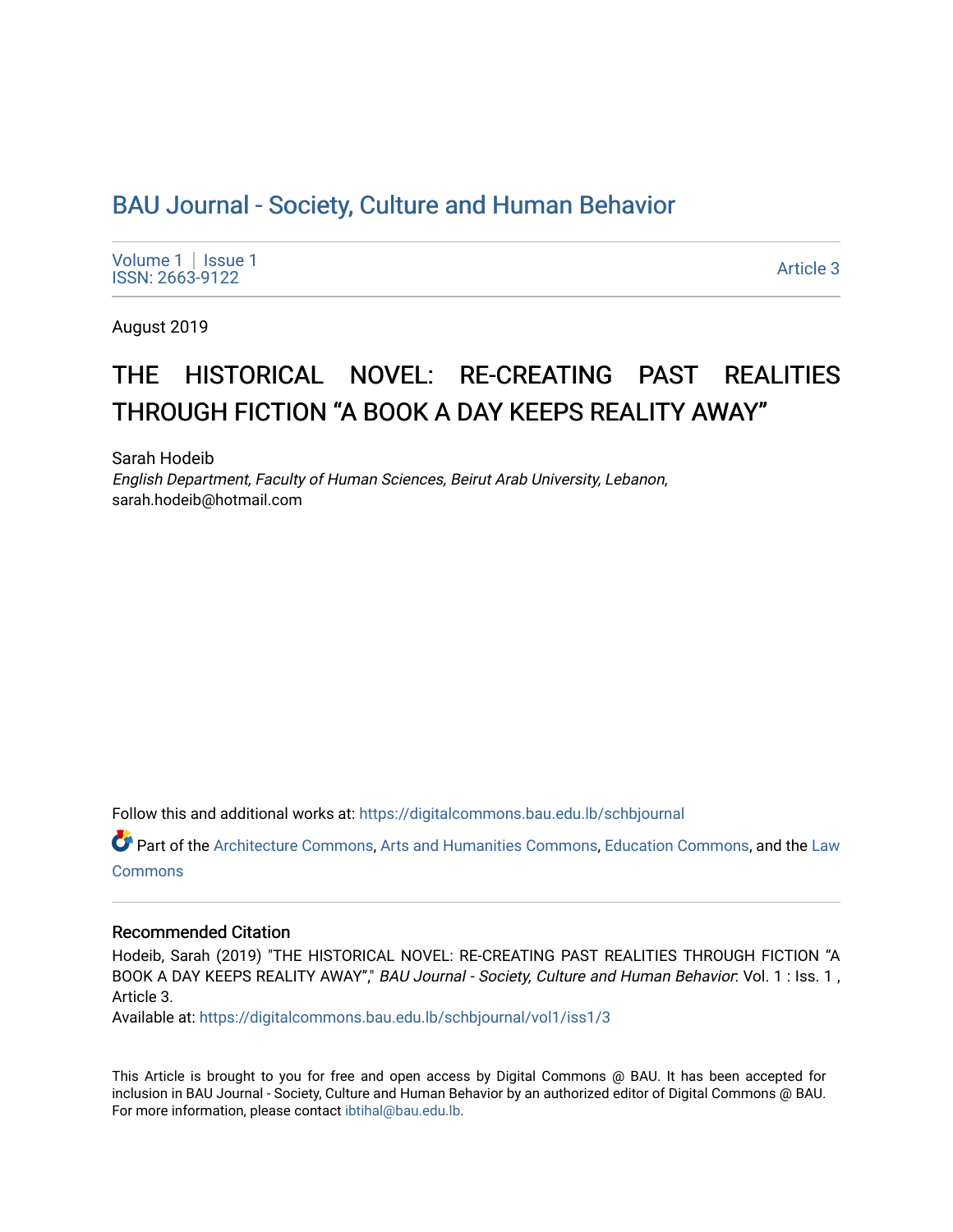# THE HISTORICAL NOVEL: RE-CREATING PAST REALITIES THROUGH FICTION "A BOOK A DAY KEEPS REALITY AWAY"

## Abstract

Fiction and reality are two terms that seem to be in continuous opposition. Although the two worlds appear disparate, fiction and reality are linked together in more ways than thought. A literary text opens up a means to access reality; often it is a reflection of a reality we claim to exist. This paper, thus, explores how selected contemporary historical novels creatively (re-) construct alternative realities of WWII events as opposed to an assumed fixed reality presented in the grand narratives of history. The novels seek to retrieve the mini-narratives of long lost, subdued and/or marginalized stories of minor participants in those events that constitute the grand narratives of history. As such, these novels become the voice of the silenced, and discursively/collectively establish a subgenre that acts as a tool of (narrative/fictional) empowerment.

### Keywords

WWII fiction, lost and unknown mini-narratives, grand narrative, Euro-centric vision, marginalized geographical locations, unknown massacres, hidden histories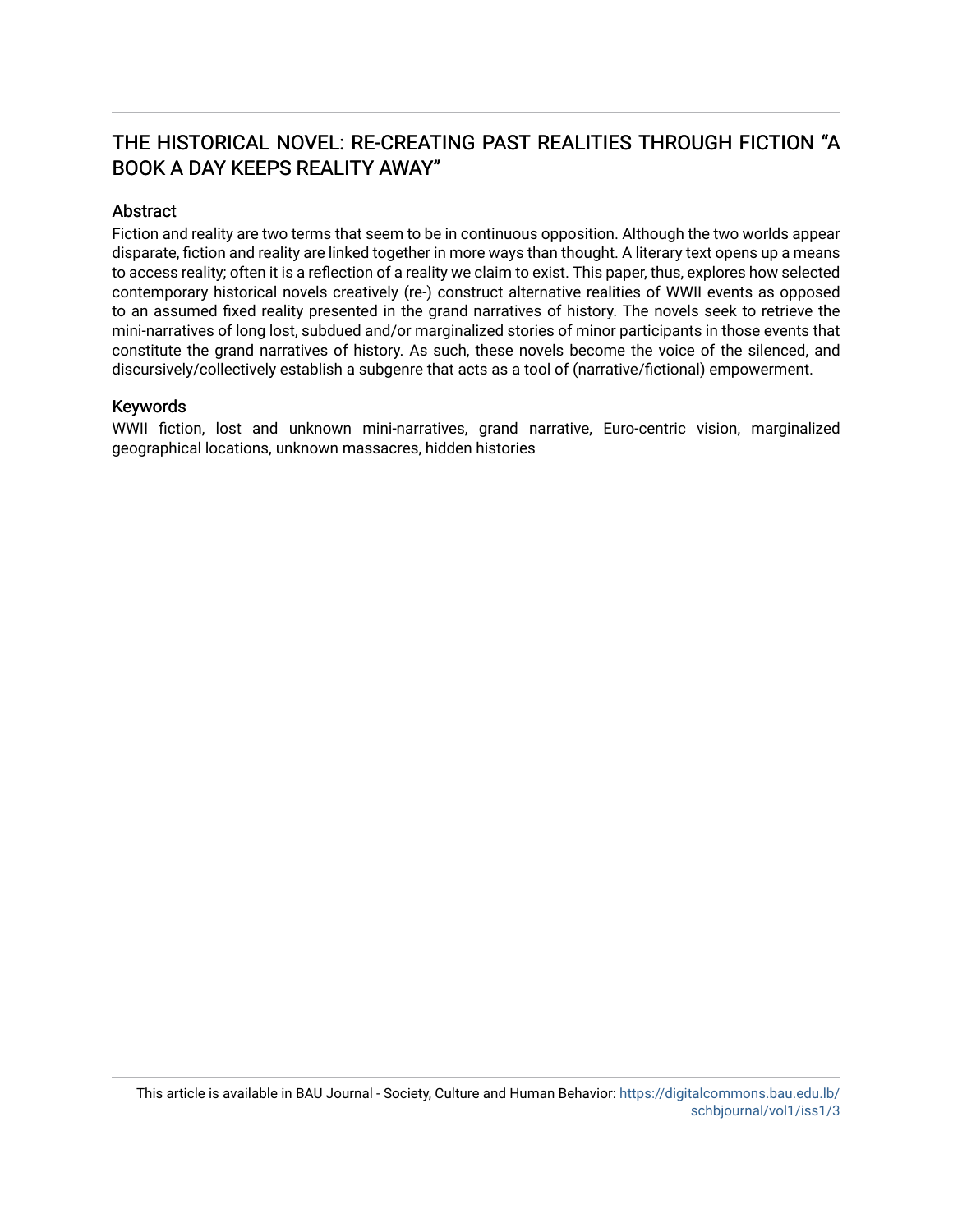# **THE HISTORICAL NOVEL: RE-CREATING PAST REALITIES THROUGH FICTION "A BOOK A DAY KEEPS REALITY AWAY"**

### $H. SARAH<sup>1</sup>$

<sup>1</sup>PhD Candidate, English Department, Faculty of Human Sciences, Beirut Arab University, Lebanon

**ABSTRACT:** *Fiction and reality are two terms that seem to be in continuous opposition. Although the two worlds appear disparate, fiction and reality are linked together in more ways than thought. A literary text opens up a means to access reality; often it is a reflection of a reality we claim to exist. This paper, thus, explores how selected contemporary historical novels creatively (re-) construct alternative realities of WWII events as opposed to an assumed fixed reality presented in the grand narratives of history. The novels seek to retrieve the mini-narratives of long lost, subdued and/or marginalized stories of minor participants in those events that constitute the grand narratives of history. As such, these novels become the voice of the silenced, and discursively/collectively establish a subgenre that acts as a tool of (narrative/fictional) empowerment.*

**KEYWORDS:** *WWII fiction, lost and unknown mini-narratives, grand narrative, Euro-centric vision, marginalized geographical locations, unknown massacres, hidden histories*

#### **1. INTRODUCTION**

Fiction and reality are two terms that seem to be in continuous opposition. Although the two worlds appear disparate, fiction and reality are linked together in more ways than thought. A literary text opens up a means to access reality; often it is a reflection of a reality we claim to exist. Recent scholarship has opened up new theories regarding the relationship between reality and fiction as "contemporary interdisciplinarity is part and parcel of new cognitive strategies transcending the traditional territorial division" as stated by Dolezel (1998, p.785). Thus, the dichotomy between reality and fiction is being questioned in contemporary scholarship, and the relationship between fiction and reality is perceived in a different light than viewed before.

Wolfgang Iser (1975) in an article entitled "The Reality of Fiction" explains that literature is generally regarded as fictitious writing and that the very term 'fiction' signifies that the words on the printed page are not meant to reflect any given reality in the empirical world, but are to represent something which is not given. He states that as mentioned above, fiction and reality "have always been classified as pure opposites, and so a good deal of confusion arises when one seeks to define the 'reality' of literature" (p.1). Iser further explicates:

*…the basic and misleading assumption is that fiction is an antonym of reality. In view of the tangled web of definitions resulting from this juxtaposition, the time has surely come to cut the thread altogether and replace ontological arguments with functional, for what is important to readers, critics, and authors is what literature does and not what it means. (p.1)* 

As such, Iser (1975) proposes that it is about time fiction and reality stop being regarded as two opposite terms; instead "if fiction and reality are to be linked, it must be in terms not of opposition but of communication, for the one is not the mere opposite of the other –fiction is a means of telling us something about reality" (Iser, 1975, p.1). Taking Iser's argument into account, literature is thus to be viewed through its function and the effect it leaves on the reader. Arguably, literature opens up a new reality to the reader; a reality that may encompass a new possible world that the literary text evokes in the reader's mind. In other words, the power of fiction is the way it transforms into a new reality, a new possible world in the mind of the reader to the extent that there is no longer a division between the actual reality and the possible one. Dolezel (1998) explains "the whole system of logic has been reformulated on the assumption that our actual world is surrounded by an infinity of other possible worlds," and "the universe of discourse is not restricted to the actual world, but spreads over uncountable possible, nonactualized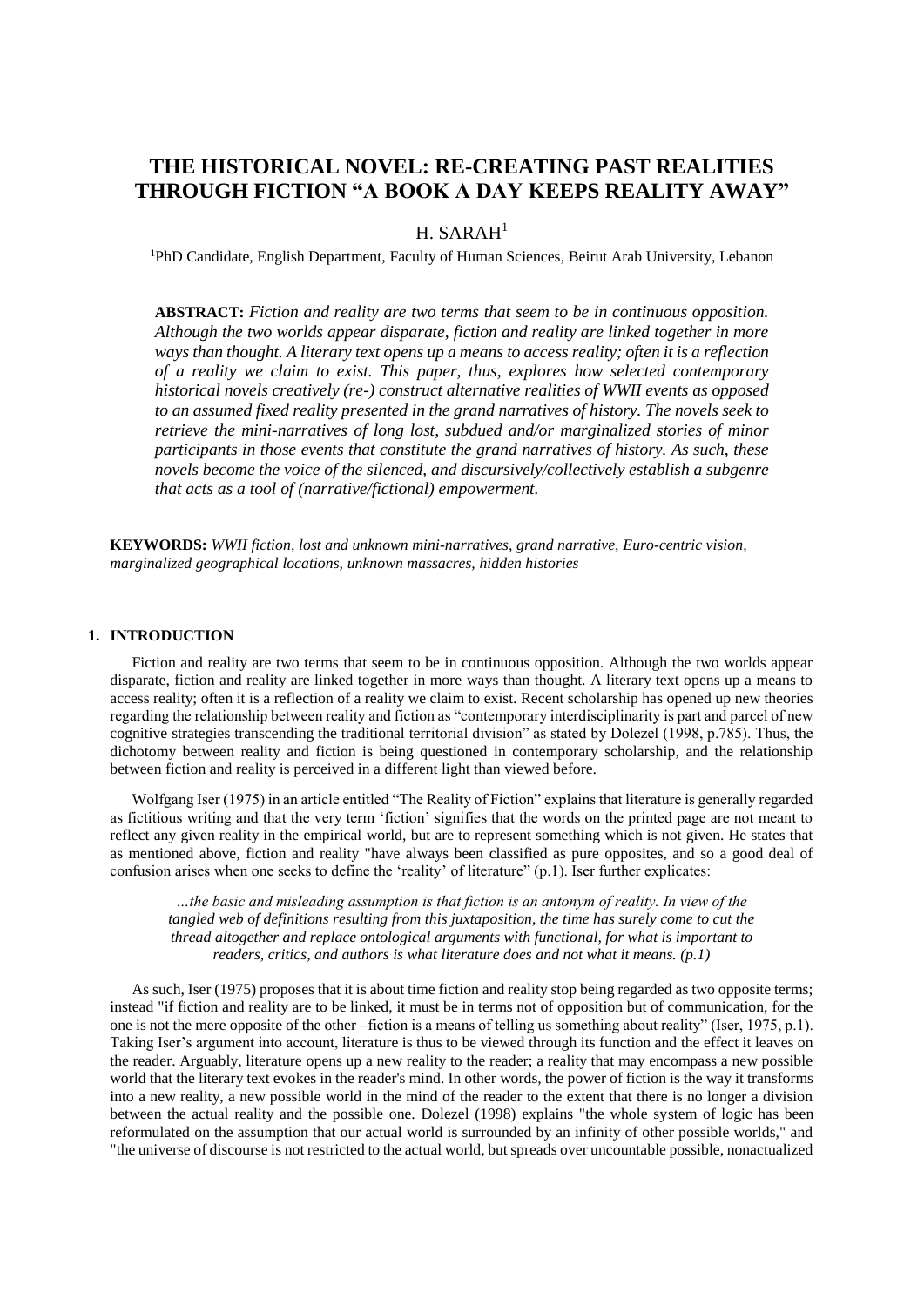worlds" (p.787). Dolezel further states that according to contemporary thinking, "possible worlds do not await discovery in some remote or transcendent depository but are constructed by the creative activities of human mind and hands" (p.787). He explains:

*Possible-worlds semantics insists that fictional worlds are not imitations or representations of the actual world (realia) but sovereign realms of possibilia; as such, they establish diverse relationships to the actual world, situate themselves at a closer or further distance from reality. They range from realistic worlds closely resembling the actual world to those violating its laws – fantastic worlds. (p.788)* 

In this sense, fiction's ability to create other possible worlds gives it enormous power in the way it can become a new reality to the reader and writer alike whether it is a replica of the actual world or a diversion from it. Moreover, according to Dolezel (1998) "fictional worlds of literature are a specific kind of possible worlds. They are artifacts produced by textual poiesis [which is the activity of bringing something into being that did not exist before] and preserved and circulating in the medium of fictional texts"(p.787). He further contends that all possible worlds are constructs of human productive activities, so the fictional worlds of literature are also products of textual poiesis (p.789). Thus, by writing a text, explicates Dolezel, the author creates a fictional world that had not existed before the act of writing, and like most human activity, textual poiesis occurs in the actual world. However, the constructs of fictional realms show properties, structures, and modes of existence that are independent of the purposes, structures, and existence of the actual world. As such, Dolezel explains that possible-worlds semantics offers a vision of literature as a perennial creation of "fictional landscapes," "fostering the plurality of the worlds" (p. 789-790).

Consequently, creating new fictitious realities is possible through the power of imagination combined with an observant eye to intricate details happening around in real life. Fiction, in this sense, merges everyday details and crafts them into new possible worlds of time, place and characters via imagination. These new worlds offer the reader new purposes and functions as juxtaposed to the actual world.

A particular experimentation in merging fact and fiction and in creating new possible and fictional landscapes is the literary genre known as the historical novel. Nishevita J. Murthy (2014), in the preface of her book Historicizing fiction/ Fictionalizing History, explicates:

*The historical novel remains an enduringly popular genre of writing, never ceasing to tease readers with its literary appeal that combines imagination and factualism. Since its development in the eighteenth century, the historical novel has seen several transformations and has assimilated new techniques to raise crucial questions on literary theory and criticism, fact and fiction, identity, time, history, the reading and writing of 'grand' narratives and their relationship to subcultures. (ix)*

It should not then come as a surprise that the historical novel has always been a very popular genre among readers ever since its first debut. The constituents that make up this genre have opened up new ways to perceive the relationship between fact and fiction and the effect it leaves on the reader. Moreover, throughout its development, the historical novel has gone through various changes. In this sense, Murthy (2014) argues that the historical fiction has widened its "scope to encompass descriptions of the past, war narratives, counterfactual and microhistories, romance and children's fiction, metafictional narratives and pastiche" (preface, ix). He adds "literary conventions like realism, modernism and then postmodernism, have left their indelible mark on the genre, introducing thematic techniques that influence thematic approaches to the past" (preface, ix). This incessant reinvention, continues Murthy, renders the genre trans-disciplinary in the way it represents, intervenes and engages with the past (preface, ix). As such, the historical novel, in its postmodern version, has now a plurality of functions. Murthy quotes McHale who explains that the postmodern historical novel "reinterprets historical records and changes the content of history by challenging orthodox narratives of reality. The methods, conventions and norms of historical fiction" are revised and transformed. Pursuing the discussion further, McHale states that postmodern fiction violates "the constraints on "classic" historical fiction by visibly contradicting the public record of "official" history" (cited in Murthy, p.12). He explains: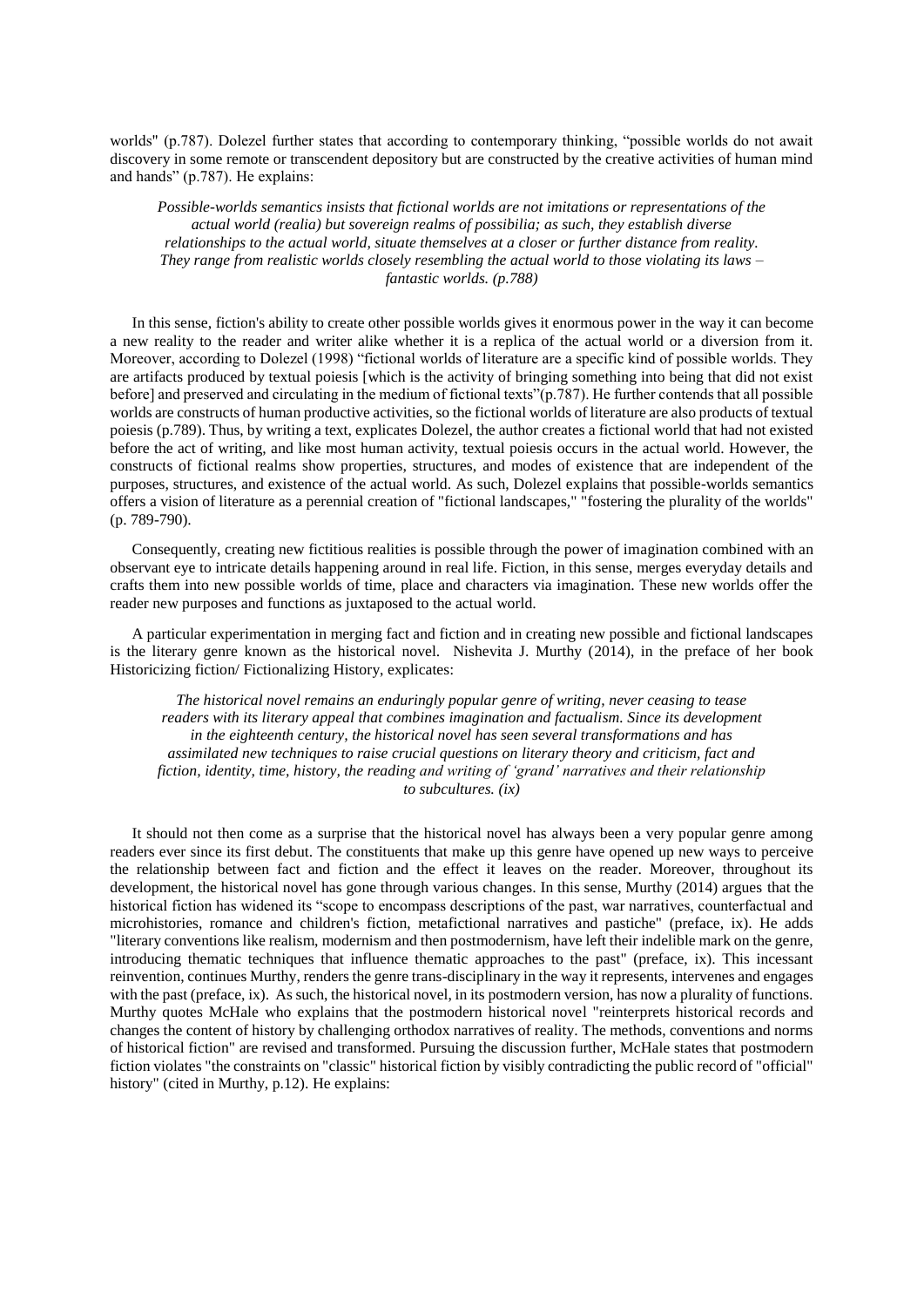*…while official history is the tale of the winners, the postmodern historical novel attempts to restore the lives of the "lost groups" (the peasantry and working-class, women, minorities) to the historical record that animates historical research. (cited in Murthy, 2014, p.12)*

McHale's description of the postmodern historical fiction and its functions seem to echo the exact aim of this research. This paper, thus, explores how selected contemporary historical novels creatively (re-) construct alternative realities of WWII events as opposed to an assumed fixed reality presented in the grand narratives of history. The novels seek to retrieve the mini-narratives of long lost, subdued and/or marginalized stories of minor participants in those events that constitute the grand narratives of history. As such, these novels become the voice of the silenced and discursively/collectively establish a subgenre that acts as a tool of (narrative/fictional) empowerment.

#### **2. ANALYSIS**

The novels selected for study - Captain Correli's Mandolin (2004) by Louis De Bernieres, The Good Italian (2014) by Stephen Burke, and All the Light We Cannot See (2014) by Anthony Doerr - are each located in a marginalized geographical location and capture moments of a great crisis in history i.e. WWII.

What is quite intriguing is the fact that all the selected writers choose to set their narratives in small remote communities during a tremendous historical occurrence in WWII. The first is on the small Greek island of Cephalonia, the second in the African continent specifically in Eritrea and Ethiopia, and the third in a small French village, Saint-Malo and Zollverein, a coalmining village in the outskirts of Germany. In the three novels, certain lost or excluded moments of WWII happenings and experiences along with the effects WWII had left on both the inhabitants and the fighting soldiers involved are forcibly brought to light. The horrific incidents of WWII described in the novels have not been discussed thoroughly in history books; a fact that drove all authors to give voice to those terrible circumstances in the name of those neglected and overlooked narratives of WWII.

As a result, the novels, as worded by Murthy (2014) encourage questions on the nature of the relationship between fiction and history and bring about the questions of whether fictional representation simply represent history within an imaginative framework, or whether it has the power to interrogate, critique and change (our knowledge of) reality [or history] (xi). Indeed, the selected writers creatively implement various techniques and thematic innovations in their novels to bring about those lost and unknown stories that are marginalized by the grand narratives of history. Thus, the selected historical novels question the integrity of the historical information (as we know it) and open other perspectives to have a glimpse of other possible WWII realities. These WWII realities are made possible in the realms of postmodernism that have deconstructed the way historical facts were interpreted before. "Postmodernism has challenged the objectivist tendencies of old historiography," explains Murthy (2014) and has made "the process of documenting reality increasingly fluid and undefined" (xi). Taking the aforementioned into consideration, the selected writers use postmodernist beliefs in describing and depicting past WWII moments with the aid of fiction. Consequently, the historical novel of today has provided the best coverage for their experimentation with reality and fiction. Along the same lines, Murthy (2014) further explicates:

*From the literary perspective, similarly, the historical novel's focus has shifted from realism to a postmodernist flouting of realist norms, which has led to the questioning of absolute narratives, urging plurality of perspectives in fiction. These two approaches, in fiction and history, converge at the level of representation as the means of comprehending reality. (xi)*

As such, each of the selected writers uses the new historical novel - which arguably is subversive in fictional and historical representation - since it allows them to take liberty in depicting history. The writers bring factual realities to build fictional plots that in turn become new possible worlds of WWII to the contemporary reader.

Thus, the three selected novels are thematically linked in two main ways: first, all the novels re-visit WWII, not to highlight its grand happenings, but to tip the scale and highlight instances of the war that involve ministories of ordinary people who are caught up in that grand historical occurrence. Second, the novels choose remote or new geographical locations and events during WWII that are marginalized and kept in the dark away from the grand histories known by contemporary readers.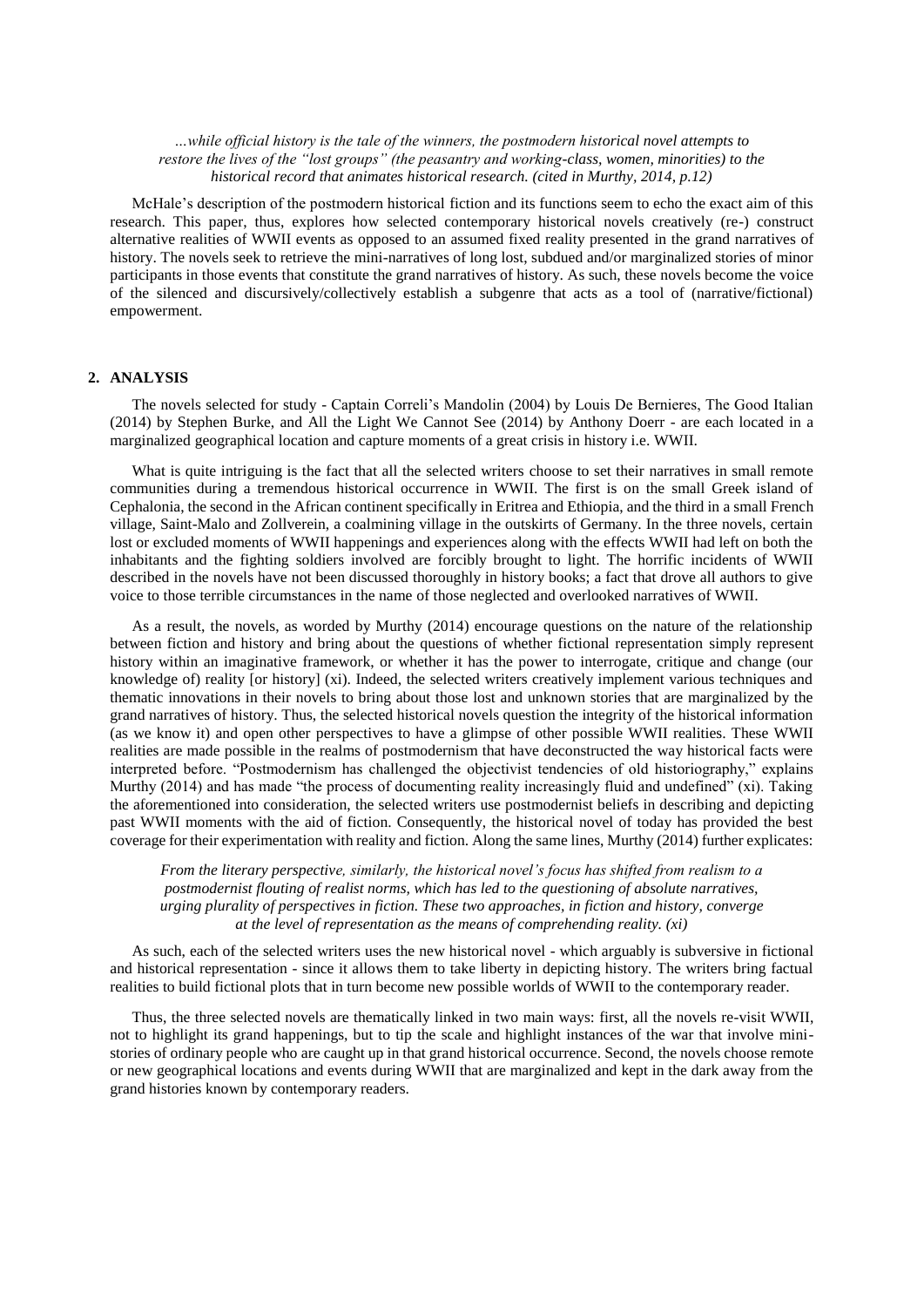#### **3.1. Retrieving the Mini-Narratives of WWII**

In all the selected novels, the writers try to bring about the mini-stories of the ordinary locals who are living during WWII and the way this grand occurrence has dramatically changed their lives. With those mini-stories, the writers try to satisfy the curiosity of the contemporary reader about what ordinary life was like in that period. The novels appeal to the reader's wish to experience and imagine life at that particular grand happening through the fictionalizing of historical facts. In the midst of WWII events, the writers of the selected novels devise characters that are both imaginary and real, and the stories they tell are those of the ordinary that needs to be brought to light.

In Captain Corelli's Mandolin, De Bernieres takes the reader to the island of Cephalonia, a beautiful Greek island on the Mediterranean Sea. As little is known about what happened on the island during WWII, De Bernieres feels that it is his duty to bring those events to the public through a novel. He explicates that "there are an infinite number of untold histories waiting quietly for questioning authors to pervert them into fictions, aided and abetted by characters who mysteriously turn up like ghosts, and insist that you commit them on paper" (De Bernieres, 2001, p.18). Indeed, the writer does just that by writing his best- selling novel Captain Corelli after he had visited the island while on vacation. He discovered that Cephalonia was occupied by the Italians during WWII, and the gruesome events that happened on the island fired his imagination to create a fictitious love story along the devastating war circumstances. This was made possible after De Bernieres discovered that the Islanders and the Italians had got on reasonably well. De Bernieres confesses that a tragic love story across the barricades is not entirely an original idea (2001, p.9); however, the love that the Greek heroine Pelagia shares with the Italian soldier Captain Corelli resembles the love of ordinary people whose love is sacrificed because of a stronger exterior force like WWII. As the events in the novel are unfolded and become more drastic with the occupation of the Germans, the two lovers feel the pressure of the war on their love, and they start to dream of a life after the war. In the chapter entitled "A Time of Innocence," De Bernieres describes the way the two lovers steal time to meet in the dark after curfew subjecting their lives to danger. Both would dream about a life after the war:

 *After the war, when we are married, shall we live in Italy? There are nice places. My father thinks I wouldn't like it, but I would. As long as I'm with you. After the war, if we have a girl, can we call her Lemoni? After the war, if we have a son, we've got to call him Iannis. After the war, I'll speak to the children in Greek, and you can speak to them in Italian, and that they'll grow bilingual. After the war I'm going to write a concerto, and I'll dedicate it to you. After the war I'm going to train to be a doctor, and I don't care if they don't let women in, I'm still going to do it… After the war I'll love you, after the war I'll love you, I'll love you forever after the war. (p. 270)* 

The significance of the above extract is how these two lovers remind the reader that they are like any ordinary people who dream of a peaceful future away from all bloody wars that are hindrances in the path of their love. Before the war, De Bernieres reveals that Corelli was a musician that wanted to compose and become famous, and Pelagia wanted to become a doctor. Both their dreams are forced to a halt when WWII barges unannounced into their ordinary lives. Corelli enlists in the army thinking it is a place that offered much free time, and Pelagia has to stick to chores that are not beyond the kitchen or house. Thus, De Bernieres re-imagines how the island's routine is disrupted and turned upside down when Greece is plunged into fighting in WWII and when the Italian invaders arrive. To make things worse, Nazis, who are the Italians' allies, also come to the island, and this turns the place into a big enclosed prison for the island's inhabitants as the German soldiers proves cold-hearted and cruel, unlike the Italian soldiers. In chapter 62 of the novel, De Bernieres compares the situation of the island during the Italian occupation to that of the German's. He states that of the German occupation, little is said except that it caused the islanders to love the Italians they had lost although it seldom happened that people would have any affection towards their perpetrators. There were no more Italian soldiers escaping the boring life of the garrison to work in the vines beside the Greek farmers. There were no more football matches between cheating sides. There were no more flirtations with girls by bombardiers whose chins were unshaven, and there were no more inefficient military police that caused traffic jams in the square by waving their arms and whistling at everyone at the same time (p.357). All that the islanders remember was that "the Germans were not human beings. They were automata without principles, machines finely tuned into the art of pillage and brutality, without any passion except the love of strength, and without belief except in their natural right to grind an inferior race beneath their heel" (p.358). The conditions of the island become even worse as British ships form barricades around the island; this caused Cephallonia's inhabitants to suffer from starvation and disease that take the lives of many locals. All those mentioned above are described through the stories of the protagonist Pelagia, and her father, Dr. Iannis. In one instance in the novel, De Bernieres describes the dire state Pelagia, the once so beautiful woman, degrades into because of the harsh conditions the war has imposed on the island: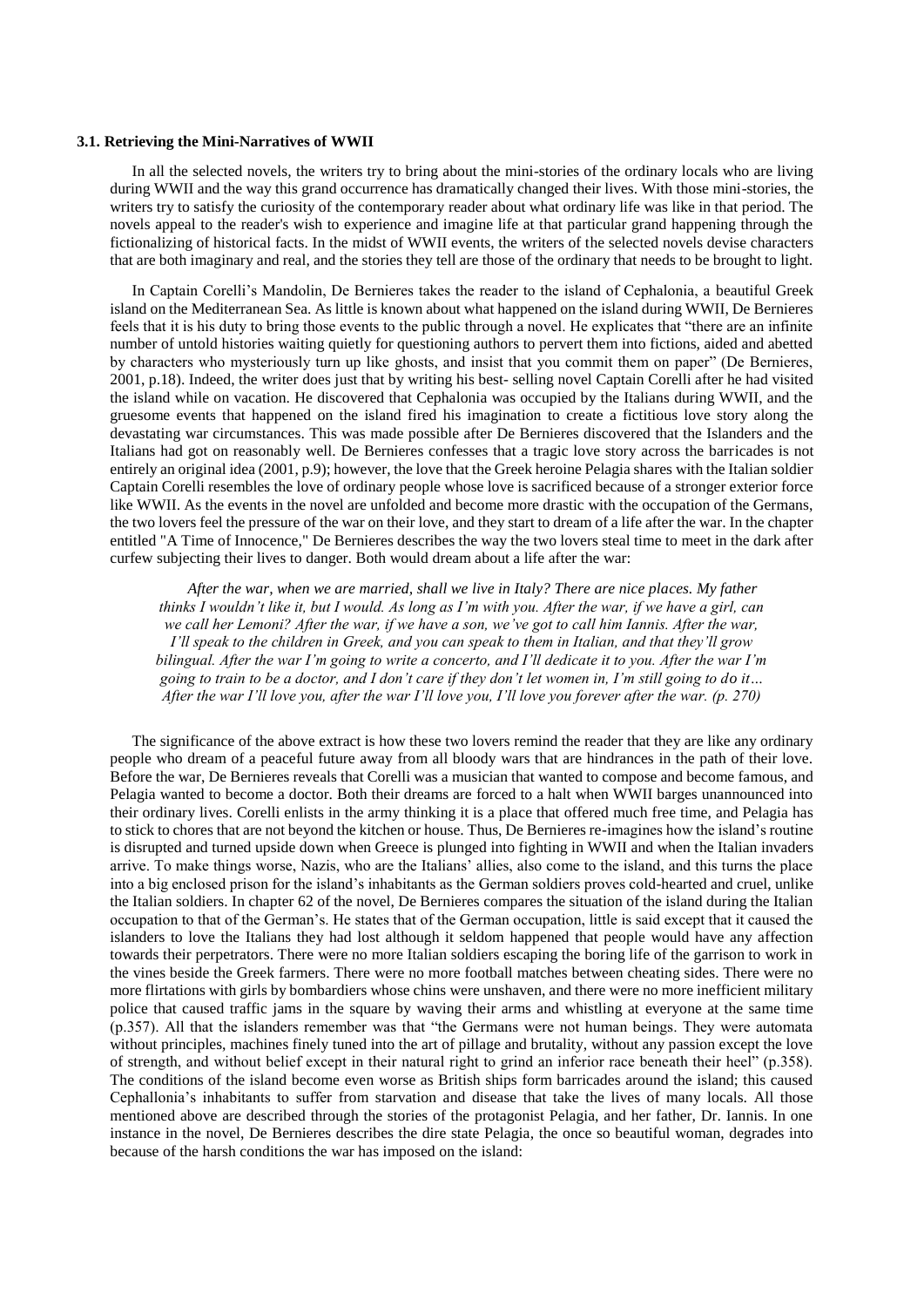*The war had in any case reduced her. Her skin was translucent from lack of food, stretched tightly over bones that lent her an emaciated and soulful look that would not become fashionable for another twenty-five years. Her shapely breasts had withered a little and fallen, becoming practical pouches rather than things of beauty or objects of desire. Sometimes her gums bled, and when she ate, she chewed carefully, lest she lose a tooth. Her rich black hair had thinned and lost its resilience, and amongst it could be seen the first grey hairs that should not have appeared for at least another decade. (p. 343)*

Pelagia, thus, becomes a shadow of what she once was: an attractive lady with very high ambitions. The war has not only stolen her beauty away but sucked the high-spirited soul that she had once possessed; it has left her with a smashed dream and a broken heart as she later watches Corelli leave to Italy fleeing the persecution of the Germans.

In the second selected novel, The Good Italian, Burke re-visits WWII in Eritrea while under the Fascist regime of Mussolini. Thus, the mini-stories retrieved by the writer are those involving the way locals' ordinary lives are disrupted because of this occupation. The marginalized Eritreans were considered followers and inferior to the Italians during their occupation. One important story that Burke brings forth in the novel is the plight of local Eritrean women under the Italians' rule, and this is exposed via the main protagonist, Aatifa. The Italians had a distorted vision of the natives, specifically concerning their view towards the women. Thus, when an Italian hired a local woman as a housekeeper, the Italian also assumed that the services she might have to offer also extended to the bedroom. When Enzo, the Italian protagonist, hired Aatifa to take care of the house, his friend Salvatore, an army official in Eritrea, encouraged him to sleep with her.

Enzo replied that he won't try that to which Salvatore insisted: "just take her," (p.52). Shocked Enzo protested, "I'm not a rapist," but his friend threw his eyes up to heaven and said, "It's not like that. She expects it. It's normal"(p.52). This was all the encouragement that Enzo needed, so the first thing he did when he returned home was to get drunk and impose himself on Aatifa, and he did have her way with her. However, it didn't go on quite well because she told him to stop and gave him a sharp push in the ribs. Still, after a few days, Aatifa did voluntarily give herself to him, and the reader is given a glimpse of her reasons. She had known when she applied for that job that something like that was going to happen as it was common knowledge what the Italians wanted from local women. In any case, she needed the money (p.61-62) desperately because she had to take care of her granddaughter and pay for her education. Thus, the money she took from the Italian was going to cover up the school fees of her granddaughter since her father was lazy and did not work.

Later through the novel, Burke exposes another story related to Aatifa and another Italian during her childhood. She recounted her ordeal:

*'When I was twelve,' she began again, 'my father sold me, my virginity, to a white man [an Italian] … for the price of a bottle of whiskey. The man paid my father and then took me to his house and he raped me.' …………………………………………………………………………..*

*'I was promised in marriage to a boy in my village but when the family found out what had happened, no one would touch me. I was no longer a suitable wife. Then I found out that the man had made me pregnant. I had a child too young that it did me so much damage that I could never have another. The man did not give me any support. He denied my child was his and said I had probably been with many men.' (p.257)*

Aatifa told her ordeal in a courtroom as she stood witness in a case against Enzo. His crime was having a sexual relationship with a local woman (herself), an act that had been recently banned by the direct orders of Mussolini under a Royal Decree by law number 880. After recounting her story, Aatifa got angry, shouted in the name of all Eritreans and yelled, "You [the Italians] think you are better than us. This is what your precious empire is. Some day or another, we will take our country back," she finished. Her words caused an uproar at court as many Eritreans started yelling support for her (p.257).

The above scene is but an illustration of the immense injustice that the Eritreans had suffered on the hands of the Italian Fascists who exploited the local women and treated them like commodities. Thus, those Eritrean stories are retrieved through the power of fiction and made known to the contemporary reader via those local and ordinary fictitious characters created by Burke.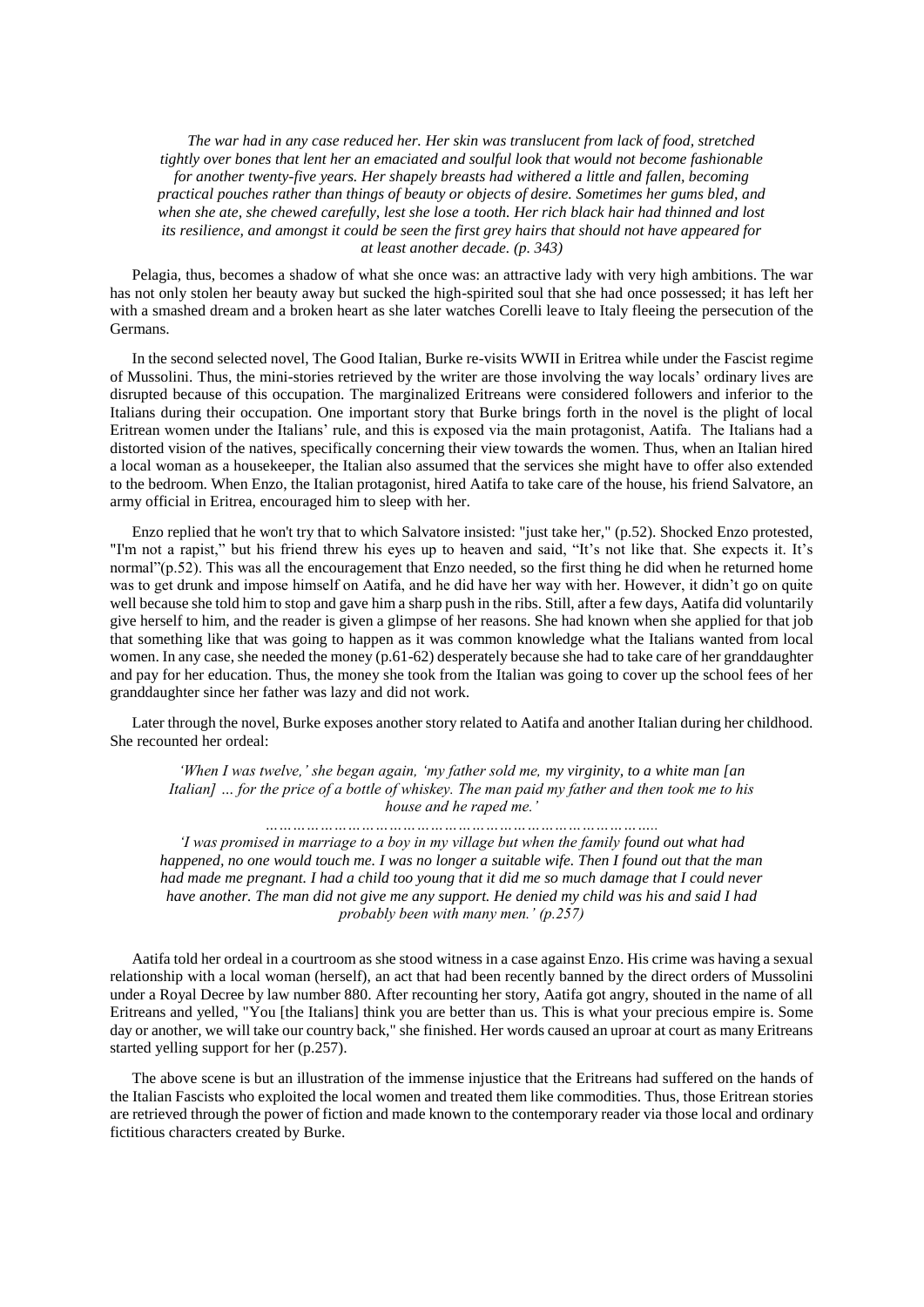The third selected novel, All The Light We Cannot See, is written by Pulitzer Prize winner Anthony Doerr. In this novel, Doerr interweaves the stories of Marie-Laure, a blind French girl, and Werner, an orphan who gets sucked up in Hitler Youth with a landscape of WWII always looming in the backdrop. This book explores this vivid world and is about the big and small moments that bring us together as worded by Smith (2014). Indeed, Doerr brings forth the mini-narratives of the children from both camps: the Allies and the Axis and focuses on the way WWII has disrupted their ordinary lives without reprieve. Targeting children's sufferings during WWII is arguably one reason Doerr's novel has received so much acclamation since their stories are marginalized and left out from the grand narrative of WWII.

Thus, Werner's story is that of a very bright and intelligent orphan boy living in an orphanage. His father died in a collapsing coal mine in the coal-mining town of Zollverein in Germany. Werner is a prodigy, and he is soon brought to the attention of the Nazis for his ingenuity in fixing radios. As such, he is sent to a national school that trains an elite cadre for the Third Reich. The importance of Werner's story is to highlight the fact that Hitler believed the power of the Reich and its continuity relied on the youth of the country that would make Germany invincible. The reason for that belief was how easily children are manipulated, brainwashed and exploited in times of war. Bartoletti (2005) in her book Hitler Youth writes that in order to cure unemployment in Germany, Hitler looked to Germany's millions of young people because he saw in them a strong army of cheap labor. He also believed that young people had a "duty to serve" and realized the numerous ways that they could serve their country by performing socially useful tasks (p.62). Therefore, Werner, like many other young boys living in the same conditions - of a power-rising Germany - has no other choice but to be involved and sucked up by circumstances far greater than him.

At Hitler Youth Academy, Doerr describes, with minute details, the harsh and ferocious methods the Nazi commandments resort to in their training of the children. The descriptions are horrific, and the contemporary reader cannot but feel shocked at the inhumane treatment of the boys who are prepared to join the front when reaching eighteen. Werner faces a moral dilemma during his stay at the school due to his witnessing of injustice. Still, Werner excels, specifically in sciences. His professor Dr. Hauptmann is amazed by Werner's extreme cleverness and uses his ingenuity in helping him develop a radio transmitter that is able to detect the hidden places of enemies. Werner succeeds in developing the transmitter, and Dr. Hauptmann is called to the front with his invention leaving behind Werner only because he is not yet eighteen. However, the deception of the Nazis goes beyond their consciousness, and soon, Werner is sent to the front on the excuse that his real birth date is wrong, and he is already eighteen instead of sixteen. His intelligence, thus, is further exploited.

As Werner is placed in a team that would roam the country looking for Russian transmitters, Doerr describes the harsh situation the young and frail Werner has to put up with along with his team of teenagers. In one disturbing instance in the novel, Werner, who has been suffering from high fever, is relaxing after he has succeeded in finding and destroying another enemy transmitter. Through Werner's exhausted body and mind, he sits with his transceiver listening to nothing when a little-redheaded girl in a maroon cape emerges from a doorway. She is six or seven years old and runs across the street to the park. She plays alone there beneath the budding trees while her mother stands in the corner and bites the tips of her fingers. As the girl is swinging, Werner feels suddenly nostalgic and homesick:

 *This is life, he thinks, this is why we live, to play like this when winter is finally releasing its grip. He waits for Neumann Two [a teammate] to come around the truck and say something crass, to spoil it, but he doesn't, and neither does Bernd, maybe they don't see her at all, maybe this one pure thing would escape their defilement, and the girl sings as she swings, a high song that Werner recognizes, a counting song that girls jumping rope in the alley of Children's House used to sing…… and how he would like to join her, push her higher and higher… (p.366)*

Doerr depicts Werner as a vulnerable child although this young boy has witnessed atrocities committed by his team and the Nazis that are far beyond his young years. In the extract above, Werner longs to an innocent childhood that has been brutally snatched away from him reminding the reader that some of those involved in WWII were actually nothing but children who were made to grow up quickly. Later in the same scene, although feverish and weak, Werner, who has never yet failed to detect a correct enemy transmitter, tells his team about one that is hidden in a certain apartment. His teammates check the place, and as usual, kill everyone in it. This time, however, there is no transmitter. As Werner steps into the apartment, to his horror he sees:

 *On the floor is a woman, one arm swept backwards as if she has been refused a dance, and inside the closet, is not a radio but a child sitting at her bottom with a bullet through her head.*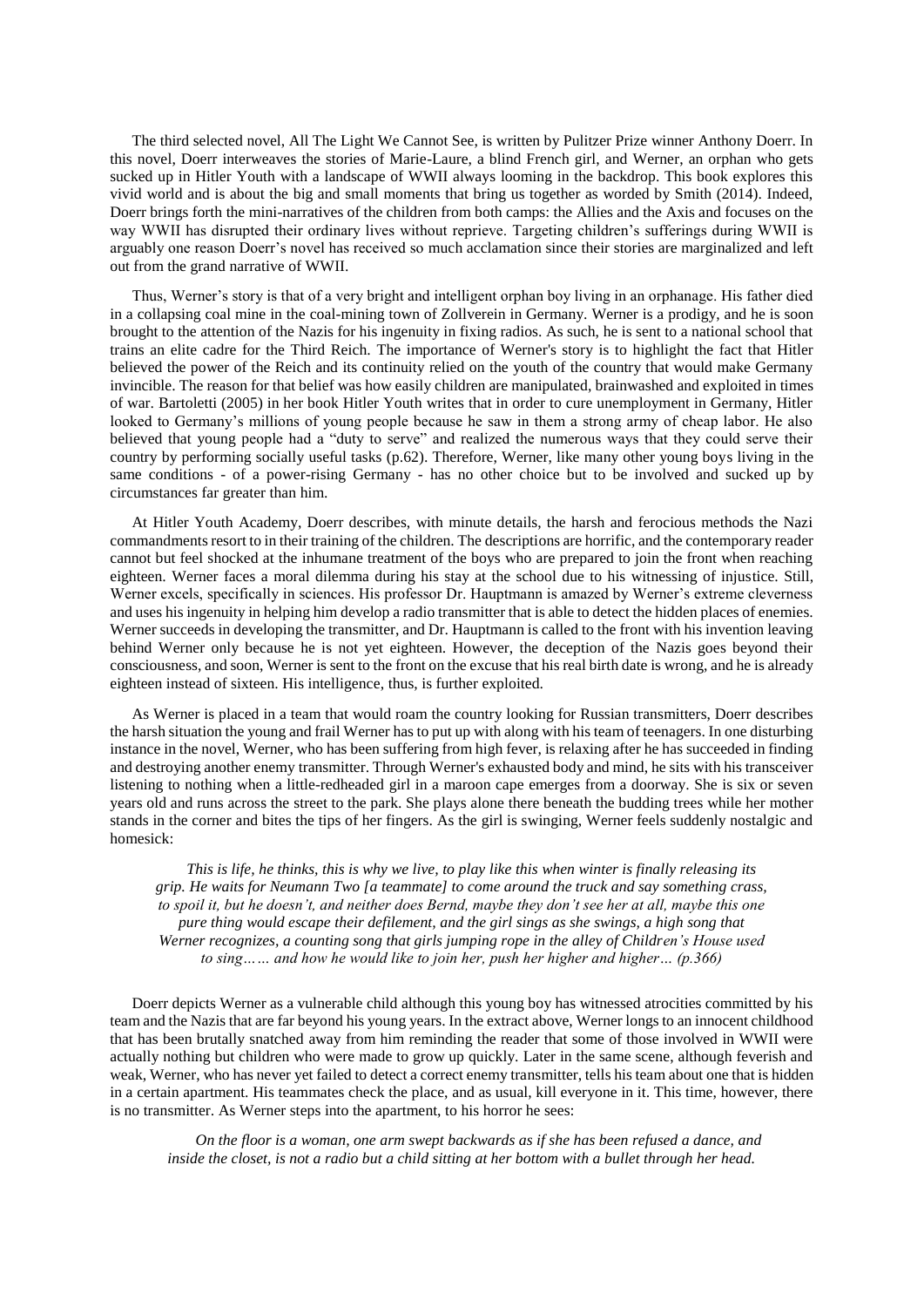#### *Her moon eyes are open and moist and her mouth is stretched in an oval of surprise and it is the girl from the swings, and she cannot be over seven years old. (p.398)*

The scene comes as a shock to Werner and the reader alike. Doerr's description intentionally brings about the brutal way innocent people like helpless women and children are killed in wars. The reader's empathy is derived from the fact that this same little girl, who is killed mercilessly, was a source of joy to Werner just a few hours earlier, and because of his blunder, he has allowed for such an atrocity to happen. Werner cannot process the scene as:

 *[He] waits for the child to blink. Blink, he thinks, blink, blink, blink. Already Volkheimer is closing the closet door, though it won't close all the way because the girl's foot is sticking out of it, and Bernd is covering the woman on the bed with a blanket, and how could Neumann Two not have known, but of course he didn't, because that is how things are with Neumann Two, with everybody in this unit, in this army, in this world, they do as their told, they get scared, they move about with only themselves in mind. Name me someone who does not. (p.398)*

Werner soothes himself with these thoughts, but throughout the book, the scene of the little girl shot in the head with eyes moist with tears will haunt him to his doom.

The other Protagonist in the novel, Marie-Laure, on the other side of the war, also pays a dear price due to WWII. Marie, the blind girl, finds herself, along with her father, fleeing the only hometown she has ever known and memorized street by street. With the Nazis invading France, Marie and her father leave their house and their lives in Paris and set off to Saint-Malo, a fortified city at the coast of Brittany. They seek Marie's great uncle Etienne and live in his house for a while. Marie's life turns into havoc, and the war adds to her suffering when her beloved father, who used to be the chief locksmith at the Museum of Natural Science, is kidnapped by the Nazis and sent to a concentration camp. The only news she receives from him is occasional letters smuggled to her. She has to cope with the idea that her father will not be with her anymore, and her plight resembles that of many people who had lost someone special to German concentration camps during WWII. Her situation is even harder because she is but a blind little girl trying to survive all alone in that vicious war especially when Saint-Malo is also invaded by the Germans, and then bombarded by American artillery. "When I stood in that town nine years ago," explains Doerr (2014) in an interview with Maria Franklin on Idaho Public Television, "and tried to imagine the bombardment and looking at the photograph of it, [I thought] what did disabled people do? What did seniors do in this situation? What would a blind child be hearing and feeling?" Doerr asks himself these questions; therefore, he puts himself in the shoes of Marie and tries to re-imagine and re-create her suffering during the bombardments of Saint-Malo. In one instance in the novel, Marie is left alone in her uncle's mansion as the American artillery bombs and incinerates the city. With all the scary noises coming from outside, Marie curls into a ball beneath her bed as bits of timber, plastic, brick, and glass cascade onto the floor and the mattress above her head:

 *'Papa Papa Papa Papa,' Marie-Laure is saying, but her body seems to have detached itself from her voice, and her words make a faraway, desolate cadence. The notion occurs to her that the ground beneath Saint-Malo has been knitted together all along by the root structure of an immense tree, located at the center of the city, in a square no one ever walked her to, and the massive tree has been uprooted by the hand of God and the granite is coming with it, heaps and clumps and clods of stones pulling away as the trunk comes up, followed by the fat tendrils of roots –the root structure like another tree turned upside down and shoved into the soil ... (p.96)* 

Helpless, scared, and all alone, Marie tries to comprehend the frightening and horrific sounds coming from outside and shaking the whole town. Her mind paints images of the happenings outside that seem too nightmarish to be true. A few minutes later, the world settles, and from outside comes a light tinkling sound that might be fragments of glass falling into the streets. It sounds both beautiful and strange, as though gemstones were raining from the sky (p.96). Marie thinks "wherever her great-uncle is, could he have survived this? Could anyone? Has she?" (p.96) Then she hears: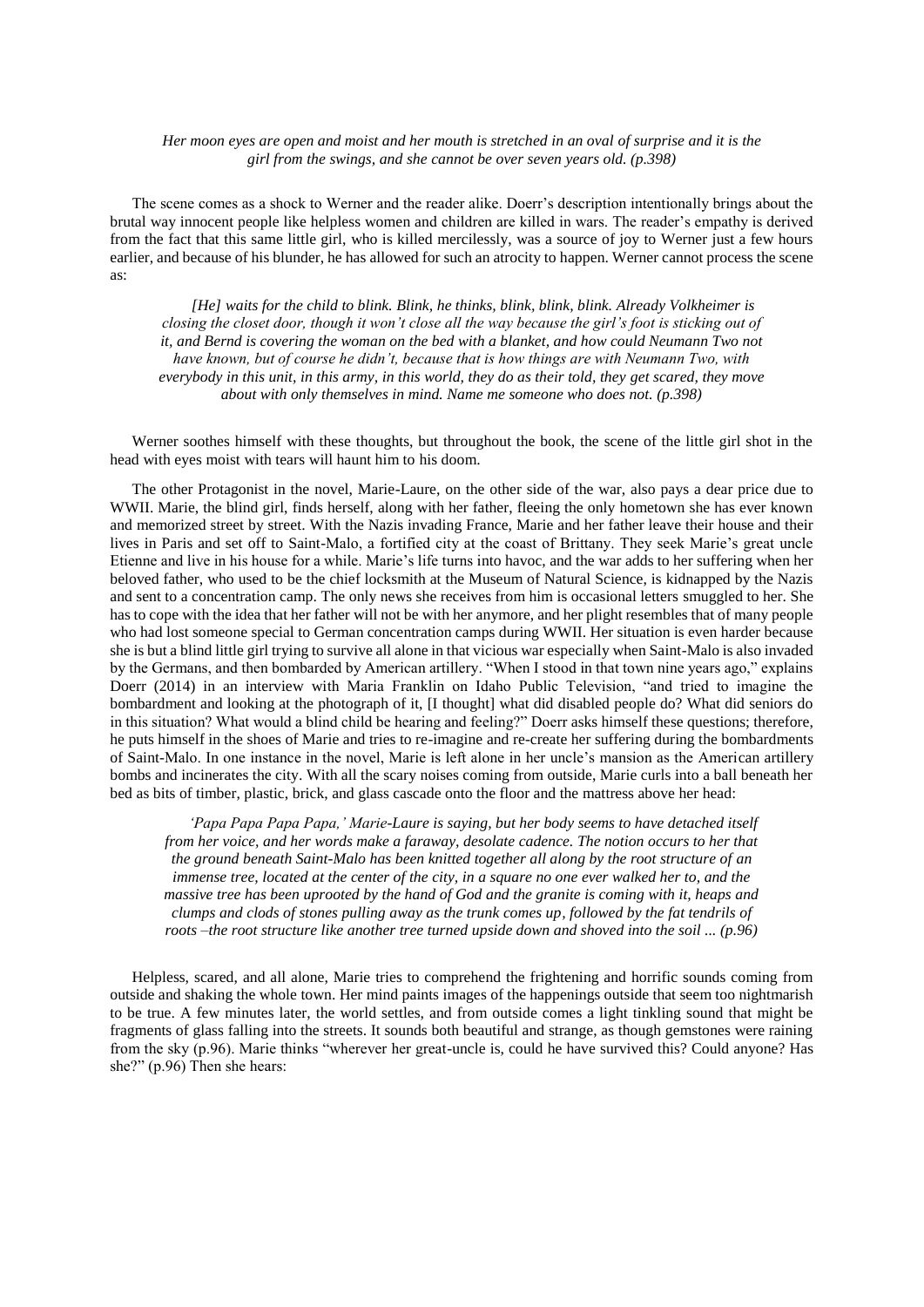*… a sound like wind in tall grass, only hungrier. It pulls at the curtains, at the delicate parts inside her ears.* 

 *She smells smoke and knows. Fire. The glass has shattered out of her bedroom window, and what she hears is the sound of something burning beyond the shutters. Something huge. The neighborhood. The entire town.* 

 *The wall, floor, and underside of her bed remain cool. The house is not yet in flames. But for how long?*

 *Calm yourself, she thinks. Concentrate on filling your lungs, draining them. Filling them again. She stays under the bed. She says, 'Ce n'est pas la realite'. (96-97)*

In the above scene, Doerr's intricate descriptions move the reader by the vulnerability of Marie and the idea that she is battling alone in circumstances far greater and harsher than her young years. Hearing the sounds of shells and mortars screeching by mingling with the smell of the burning city, Marie wishes that all this is not reality but a nightmare she might wake up from to find herself surrounded by people she loves.

#### **3.2. Geographical Location and Hidden Histories**

Another critical point that the three selected writers commonly share is the setting they choose for their novels or the geographical location each of their novels highlights. One main argument in this paper is the power of the historical novel to re-create past instances and bring them back to the reader. In this sense, the three selected writers in their novels take the contemporary reader to new geographical location in which WWII occurs, places that were marginalized from the grand narratives.

In Captain Corelli's Mandolin, De Bernieres brings about one very disturbing WWII atrocity that the Nazis committed against the Italians who were their supposed allies. During his vacation in Cephalonia, De Bernieres learns of a vicious massacre committed against the Italian soldiers on the Greek Island. De Bernieres (2001) states that his book takes place against a background that history has chosen to forget. "There is almost no literature about the massacre of the Italians" he explains, "[and] I still don't know precisely how the Nazis disposed of the Italian corpses, nor does anyone know exactly how many lives were lost" (p. 15-16). This has propelled De Bernieres to re-imagine and re-visit the whole incident via fictionalizing the historical facts and writing a book. He writes in an article in The Sunday Telegraph that he had heard of the German massacre of the Italian garrison on the island during the war, shortly after the Italians had deposed Mussolini and joined the Allied cause. "I knew," explains De Bernieres, "almost by instinct that there was a book waiting to be written" (2001, p. 9). As such, De Bernieres in the chapter entitled "Paralysis" re-imagines the dilemma and paralysis General Gandin, the highest ranking Italian officer on the island at that time, found himself in the days after the surrender of the Italian troops to the Allies in Rome and Sicily. De Bernieres writes that General Gandin was not used to taking decisions; he only received commands from higher-ranking officers, and the fact that all Italy was in havoc left him helpless. He didn't know what to do when news from home reflected the amount of chaos the Italians found themselves in. Rome issued contradictory orders, and from Athens came illegal orders. The General chose the easiest path; he chose inaction especially when the Nazis on the island of Cephalonia promised that the Italian troops would be allowed to leave unharmed to their homeland if they surrendered their weapons to the Germans. Believing that he would spare the blood of his troops, General Gandin gave in to the Nazi's demands.

De Bernieres describes Gandin's situation, "It was foolish hope and the desperate need to spare the blood of the hapless men he loved. He took a sightless road and shortly condemned them to a grizzly doom, failing to see in the Nazi promises so thick a mask of falsehood that by trusting them he condemned his beautiful youngsters [to their doom] (p.297). De Bernieres also re-creates and re-imagines what the Italian troops might have felt during that critical time. He writes that the Italian troops on Cephallonia listened to the radio and charted the course of the Allied progress in their homeland while the Germans boiled with anger causing ice in the air between the two allies (p.294). Sensing something fishy going on, Corelli, the Italian Captain discussed the situation with Pelagia:

 *'It's going to be a complete mess. There's no chance the British are coming. They're going straight for Rome. No one will save us unless we save ourselves. All the boys think we should disarm the Germans now, whilst their garrison is small. We sent deputations to Gandin, but he doesn't do anything. He says we should trust them.' 'Don't you trust them then?'*

 *'I'm not stupid. And Gandin is one of those officers who has risen to the top by obeying orders. He doesn't know how to give them. He's just another of our typical donkey generals who's got no brains and no balls.'*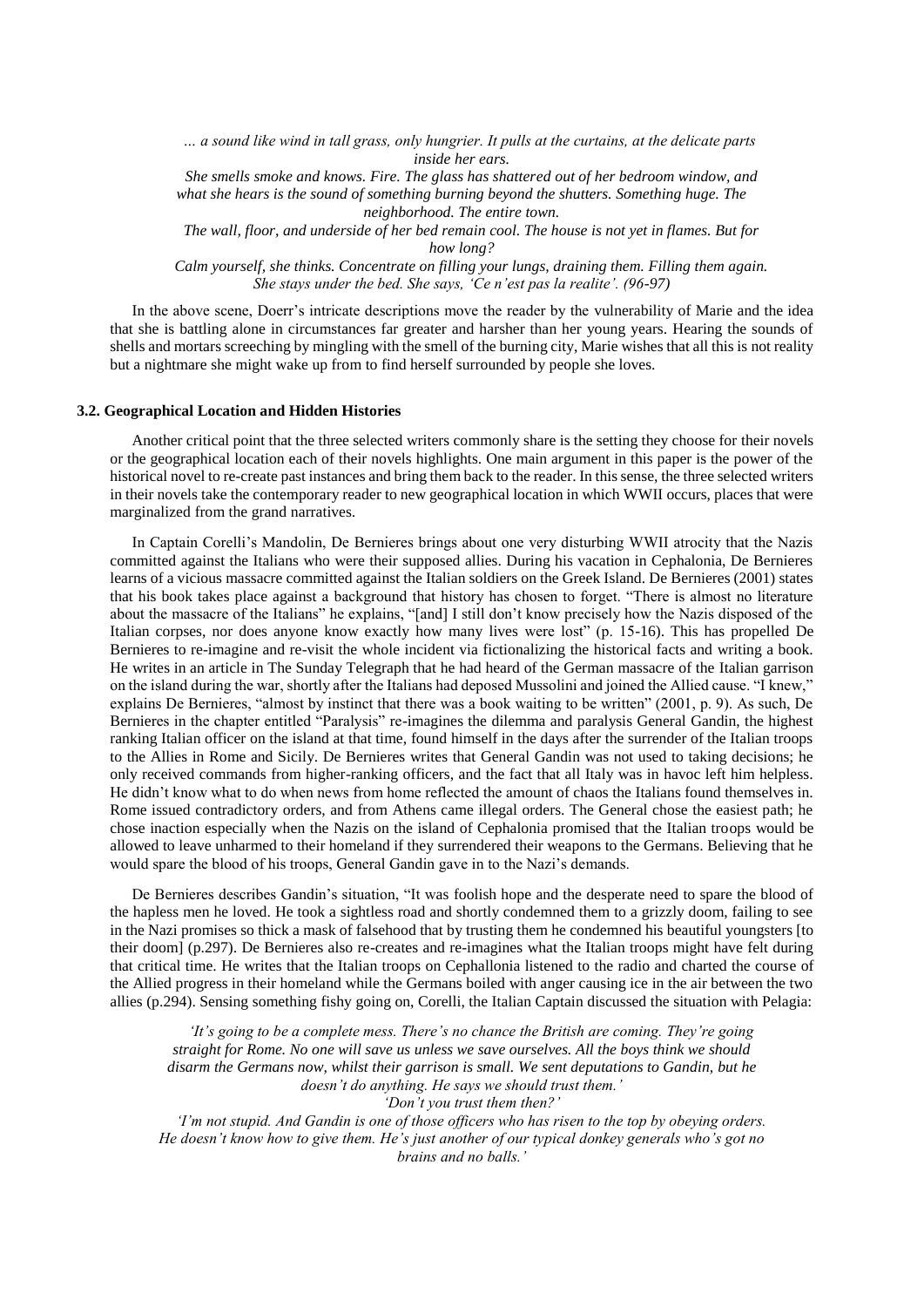#### *'Come inside,' she said, 'my father's out and we can have a cuddle. He's got a lot of tuberculosis to deal with these days.' 'A cuddle would only make me feel sad, koritsimou. My mind is just a blank that's filled with worry.' (p.294)*

The fear of some kind of treachery from the Germans became the sole thought roaming in the Italians' minds. Although Corelli cherished those stolen moments of love with his beloved, he was too distracted by the new circumstances to feel anything beautiful. He couldn't help feeling extremely worried, knowing that the Germans would retaliate for what they had considered a betrayal from the Italians for their surrender to the Allies. His fears were in place because a couple of nights later, the Italian warships in the harbours of the island slipped anchor and fled home without telling anyone they were leaving and without taking with them a single Italian evacuee. Ironically, the fleeing ships took with them their formidable firepower and left only the damp and sulfurous stench of cowardice and burning coal. The German soldiers sneered, and Corelli's men smelled treachery (p.300). A few days later, the Acqui Division that was on the Greek island was butchered mercilessly by the Nazis as retaliation for the Italians withdrawal from WWII.

In the novel, De Bernieres revisits and re-imagines the whole massacre including intricate details of the horrid and brutal act. He gives an account of the presumed number of the dead Italian soldiers, "Nobody knows the exact number of the Italian dead that lay upon the earth of Cephallonia. At least four thousand were massacred and possibly nine thousand. Was it 288,000 kilos of butchered human meat, or 648,000? Was it 18,752 liters of bright young blood, or 42, 192? The evidence was lost in flame" (p.326-327). The numbers given are staggering that the reader might feel that De Bernieres has exaggerated them. Besides, the Germans at that time did a perfect job of concealing most of the evidence regarding their vicious crime and De-Bernieres re-creates the scene:

*…the Germans competed with historical truth, destroying the evidence, displaying abundant knowledge of their guilt by converting flesh to smoke. They ran truckload after truckload of fuel. Soldiers hacked down olives a thousand years old about heaps of lolling corpses so high that it became impossible to stack them higher. Contemptuously they pointed to individual dead, saying, 'This one pissed himself,' or 'this one stinks of shit,' but few could laugh. Abdominal slime and blood found their way onto their hands and uniforms, a sweet and sticky smell of fresh meat affected their heads like drink. (p.327)*

The above scene pictures the heartless Germans in the act of disposing of the bodies of those they had butchered in cold blood. De Bernieres' description and choice of words reflect the ugliness and inhumane deed the Nazis were committing. The contemporary reader cannot help but flinch at the vile descriptions. It is also worth noting that this same massacre was unknown to De Bernieres as it is unknown to most contemporary readers. This is because this kind of news about WWII is not considered mainstream to be circulated mainly because it is set in a marginalized part of the world and because it involves the 'losers' of WWII. Thus, De Bernieres uses the historical information he gathers and re-visits the scene in an attempt to bring that ugly moment back to life. The historical records also show that the massacre is one of the most hideous atrocities in the history of WWII, and today, because many scholars are digging up hidden histories, there are memorial grounds set in Cephalonia commemorating those dead Italian soldiers. The grounds are open for visitors from around the world who have known about the massacre from De Bernieres' novel.

In The Good Italian, Burke also takes the contemporary reader to the marginalized African continent and describes the happenings in both Eritrea and Ethiopia during WWII. One major point that the contemporary reader does not know about is an atrocity committed by the Italian Fascists against the Ethiopians in the second Italo-Ethiopian war. Historically, Italy had tried to invade Ethiopia once, but it was shocked by the Ethiopians' valor and strength, and so the Italians had one of the worst defeats in history. However, after about twenty years, at the outskirt of WWII, the Fascists colonized Ethiopia's neighbor Eritrea, which gave them a strategic position on the African continent due to its port on the Red Sea. As such, Mussolini decided to annex Ethiopia and avenge the Italians' loss against the Ethiopians in the past. Northfield (2015) from the Historical Novel Society states that the political situation is volatile specifically when Mussolini has decided that Ethiopia would be a valuable addition to this colonial empire, and all the war material, such as soldiers and weapons, are being channeled through Eritrea and its harbor in particular. Thus, Yared (2017) explains the attack from the Italians prompted Emperor Haile Selassie I to recruit and mobilize the army of the Ethiopian Empire.

His troops, however, were armed with mostly bows and spears, a few outdated rifles and no combat training, so the Ethiopian nation was poorly prepared for the second Italian invasion (blackpast.org, 2017).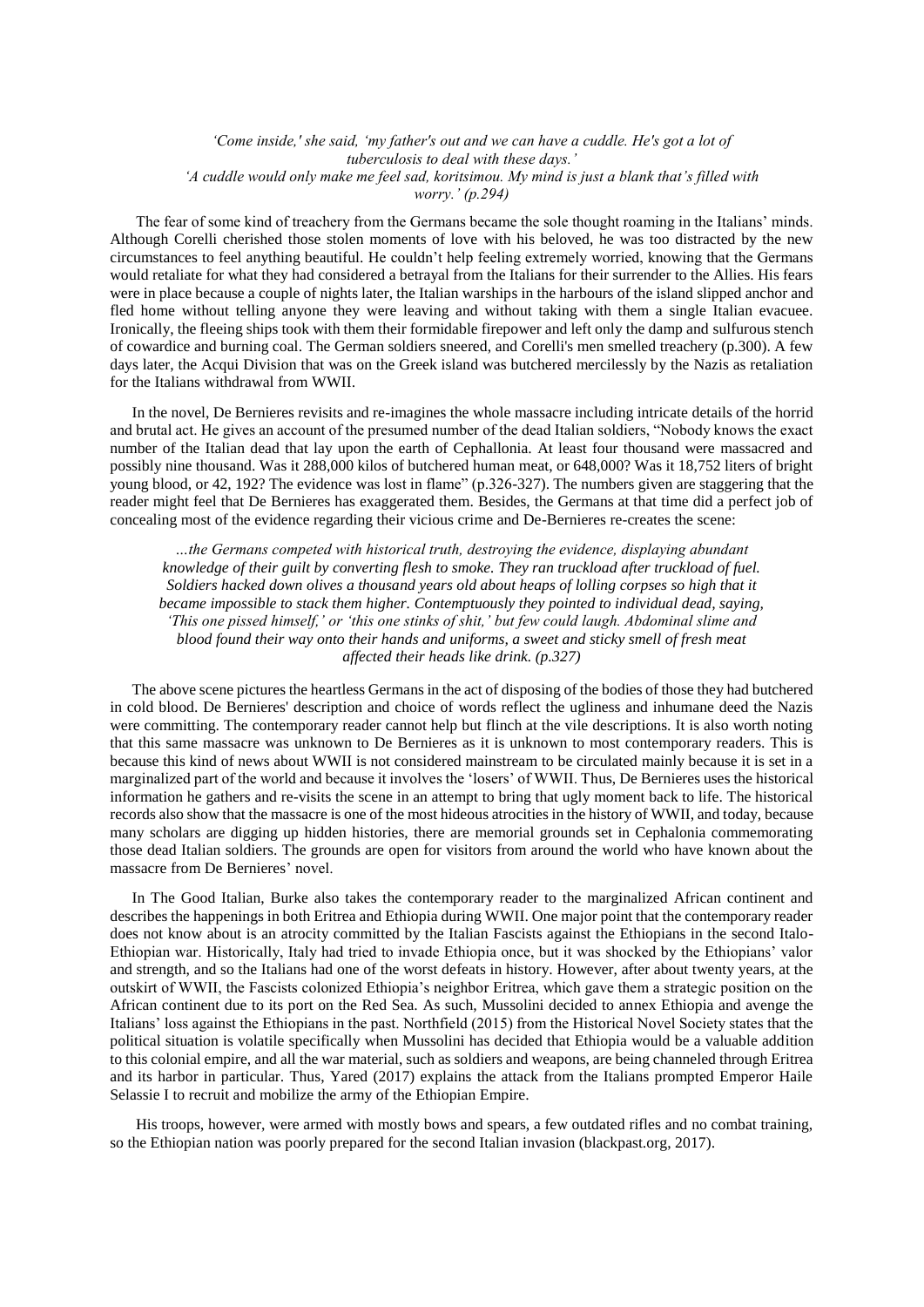To ensure the Fascists victory over the 'savage' lot, Mussolini issued an authorization of using illegal chemical weapons against the Ethiopians; hence, the Italian troops made substantial use of mustard gas, in both artillery and aerial bombardments. Despite signing the Geneva Protocol in 1925, the Italian troops deployed about 300 to 500 tons of mustard gas during the war. The use of Mustard gas was not only restricted to the battlefield but was also used upon the civilians in an attempt to terrorize the local population. The Fascists also carried out gas attacks on Red Cross camps and ambulances (New World Encyclopedia, 2015).

Taking this historical account, Burke re-imagines and fictionalizes it in the novel through the eyes of Salvatore, an Italian officer who was leading the Italian troops to fight the Ethiopians. The moment the Italian airplanes throw the huge canisters with the mustard gas over the Ethiopian soldiers is brought to life again as the Burke re-creates the scene:

 *Salvatore saw the [Ethiopian] riders getting increasingly uneasy, probably expecting that bombs were about to land in their midst. When the canisters all exploded a hundred of feet above them in mid-air, doing no damage whatsoever, a cheer went up from the Ethiopian soldiers. The explosions had left a massive layer of liquid that had formed in a split second after the detonation. This seemed to be suspended, weightless and floating in the air. As quickly as it had formed, the liquid fell like a light summer shower on the infantry and cavalry below. The men looked at each other, laughing as if wondering why the Italians had chosen to throw water on them. (p.191)*

However, the real agony begins as soon as the liquid burns the Ethiopians bodies and Burke writes:

 *Then almost immediately the laughter ceased. Cries erupted from every direction as the men's skin and throats began to burn, even through the wetness of their clothes. Some tried to rub themselves dry or tear off their tunics in a desperate bid to escape the pain. It was not pleasant to watch, but Salvatore did not look away once. The burning did not discriminate between animal and man, and many horses and camels collapsed or threw their riders. One in ten was destined to leave the battlefield alive, but death did not come quickly for them. Most endured several minutes of agony, until asphyxiation finally took them, the end coming as a release. (p.191)*

The scenes above re-create the horrid atrocity committed by the Fascists in an attempt to secure the result of a war they knew they would be losing for the second time. Mussolini's permission to use a deadly and banned chemical weapon on the helpless Ethiopian troops is but further evidence of his inhumanity. Ironically, Burke also captures a moment when those in power and authority, like Mussolini, manipulate the public into believing in the honorable and just cause of waging war on Ethiopia via the power of propaganda. This is shown after the Italians won over the Ethiopians and took their land. In one instance in the novel, Enzo, the protagonist, entered a cinema for a matinee screening:

 *As always the feature was preceded by a newsreel and this one was, naturally, all about Italy's triumph. It showed a huge crowd gathered in the Piazza Venezia in Rome as Mussolini declared victory. Thousands upon thousands of men were there, not soldiers, but ordinary people, a sea of smiling, cheering faces. Enzo was delighted and proud to see many of his fellow Italians back home excited about events in this part of the world. 'The Duce was called back to the microphone by the crowd, time after time,' said the voice-over, which was even more jaunty than usual. 'And he told them that what they had won with blood, they would now have to fertilise with work.' (p.195-196)* 

The Duce moves the mob by making them believe that they had won Ethiopia by the power and bloodshed of their troops. Thus, the ordinary people, like Enzo, are deceived again by the noble and just causes of civilizing a "savage" lot. In a historical note written by Burke at the end of the novel, he states that in 1996 the Italian Minister of Defence acknowledged in parliament that Italian forces had used chemical weapons in the Italo-Ethiopian war (p.312). This is another acknowledgment of some of the many hidden atrocities and stories that are lost and silenced in the folds of grand histories.

In All The Light We Cannot See, Doerr takes the reader to explore WWII events in Saint-Malo, France, which is a new geographical location to the contemporary reader. Doer writes that he first saw Saint-Malo while he was on book tour in France. It is a ghostly, imperious walled city in Brittany, surrounded by emerald green sea on all four sides. As he walked on the cobbled lanes, he felt he was walking through a city plucked from imagination. However, "Saint-Malo was almost entirely destroyed by American artillery in 1944, in the final months of World War II, and was painstakingly put back together, block by granite block, in the late 1940s and early 1950s". What had really fascinated Doerr is the fact that the place could thoroughly hide its incineration and that his country was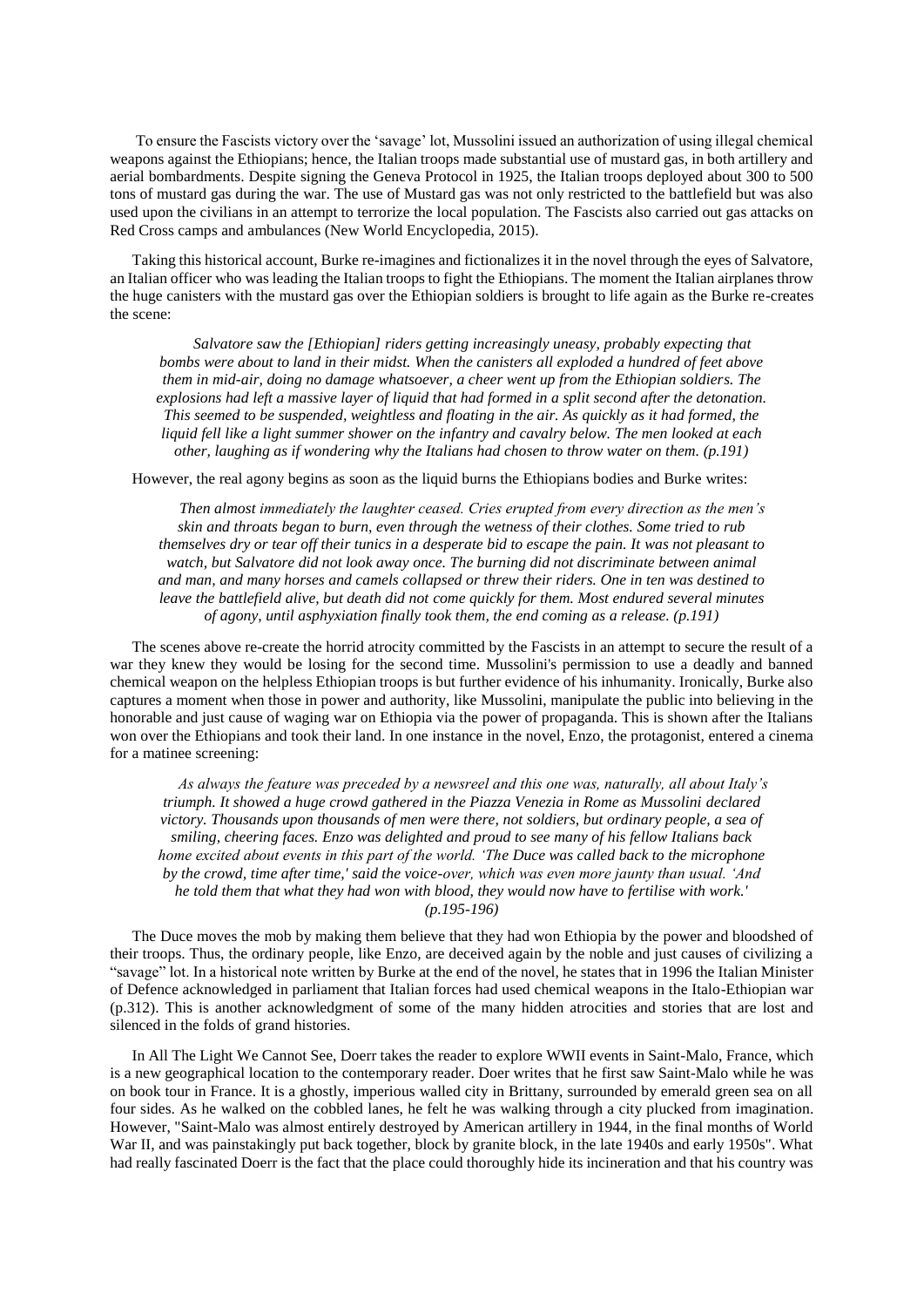responsible for that incineration (scribner.com, 2014). In another interview with Jill Owns (2014), Doerr states that he had never seen anything like the city of Saint-Malo which was built as a fortification, and yet it had a really gorgeous setting. There were tunnels underneath the city, and lots of corsairs (who were state-sanctioned pirates) had mansions there. They had fortified cellars where they would keep all their loot, with these grand old chimneys. Later, as he was talking to his editor, Doerr exclaimed how the city was very old. To his surprise, his editor replied that Americans had destroyed this city in 1944, about 88% of it, and the citizens had to rebuild the entire thing. In the same interview, Doerr explains, "…the act of erasure, that such event can be covered over by this painstaking rebuilding of a town, that idiot tourists like me wouldn't even notice that this place was destroyed" (Powells.com).

The discovery that Doerr made that night about the history of Saint-Malo and the ignorance he felt not knowing this marginalized historical truth propelled him to write a novel to uncover this historical finding to the contemporary reader. As such, Doerr re-imagines the events that took place in Saint-Malo during the German occupation in WWII and the bombings of the Americans two months after D-Day landings. Those moments are brought back to life again in the novel. Historically, most of the French countries were liberated two months after D-Day; however, Saint-Malo remained a strong strategical point for the Germans. However, in the last days before the surrender of the Germans in Saint-Malo, they were involved in "the rounding up of all the men between 16 and 60 in the city for internment at the Fort National, an historic fort on an islet near the castle, only accessible at low tide" explains Philip Beck (1981). Doerr intentionally brings this account of the hostages and places a fictitious character who is Uncle Etienne, Marie-Laure's great uncle amongst them. Three instances in the novel highlight the innocent civilians' suffering at the hands of both the Nazis and the Allies. Doerr re-creates the way Americans and Germans were bombing each other as:

 *Anti-air batteries flash on the outer islands, and the big German guns inside the old city send another round of shells howling over the sea, and three hundred and eighty Frenchmen imprisoned on an island fortress called National, a quarter mile of the beach, huddle in moonlit courtyard peering up. (p.11)*

Unfortunately, states Beck (1981), the fort was in the line of fire between the Americans coming from the east and the fortified island known as Le Grand Bey, so inevitably a shell eventually fell in the midst of the several hundred French hostages killing or mortally wounding 18 (The Journal of Historical Review). This historical fact is also re-created in the novel, and Doerr writes:

 *Around four o'clock, an American field howitzer, two miles away, lets fly a single improperly ranged shell. It sails over the city walls and bursts against the northern parapet of Fort National, where three hundred and eighty Frenchmen are being held against their will with minimal cover. Nine are killed instantly. One of them still clutching the hand of bridge he was playing when the shell struck. (All The Light, p.375)* 

Doerr, as usual, plays on the feelings of the reader when he depicts the injustice committed during WWII against the innocent civilians. Doerr also makes use of the fact that Allies did not really know the real number of German troops occupying Saint-Malo, and that was why the Americans bombarded and burned the city so ferociously. According to Berke (1981), "if the attacking U.S. forces had not believed a false report that there were thousands of Germans within the city, it might have been saved" from burning. They had actually ignored the advice of two citizens who got to their lines and insisted that there were less than 100 Germans "in the city, together with hundreds of civilians who could not get out because the Germans had closed the gates. The Americans attacked with tanks on 14 August and, to their undoubted surprise, found the burning city almost empty" explains Berke (1981). Doerr re-creates the bombardments on the city and their severity:

 *A demonic horde. Upended sacks of beans. A hundred broken rosaries. There are a thousand metaphors and all of them are inadequate: forty bombs per aircraft, four hundred and eighty altogether, seventy-two thousand pounds of explosives. An avalanche descends onto the city. A hurricane. Teacups drift off shelves. Paintings slip off nails. In another quarter second, the sirens are inaudible. Everything is inaudible. The roar becomes loud enough to separate membranes in the middle ear. (All the Light, p.16)* 

The American artillery created enormous destruction to Saint-Malo, and the amount of bombs released was unbelievable that no metaphor can describe it to the contemporary reader. Historically, the Americans tried to accuse the Germans of burning of the city, but the evidence was all against the Americans. Berke (1981) explains that the underground fortress continued to fight until August 17 when Von Aulock [a German high ranking officer] surrendered. He was subsequently accused of "the barbaric act of burning the corsairs' city," but after an